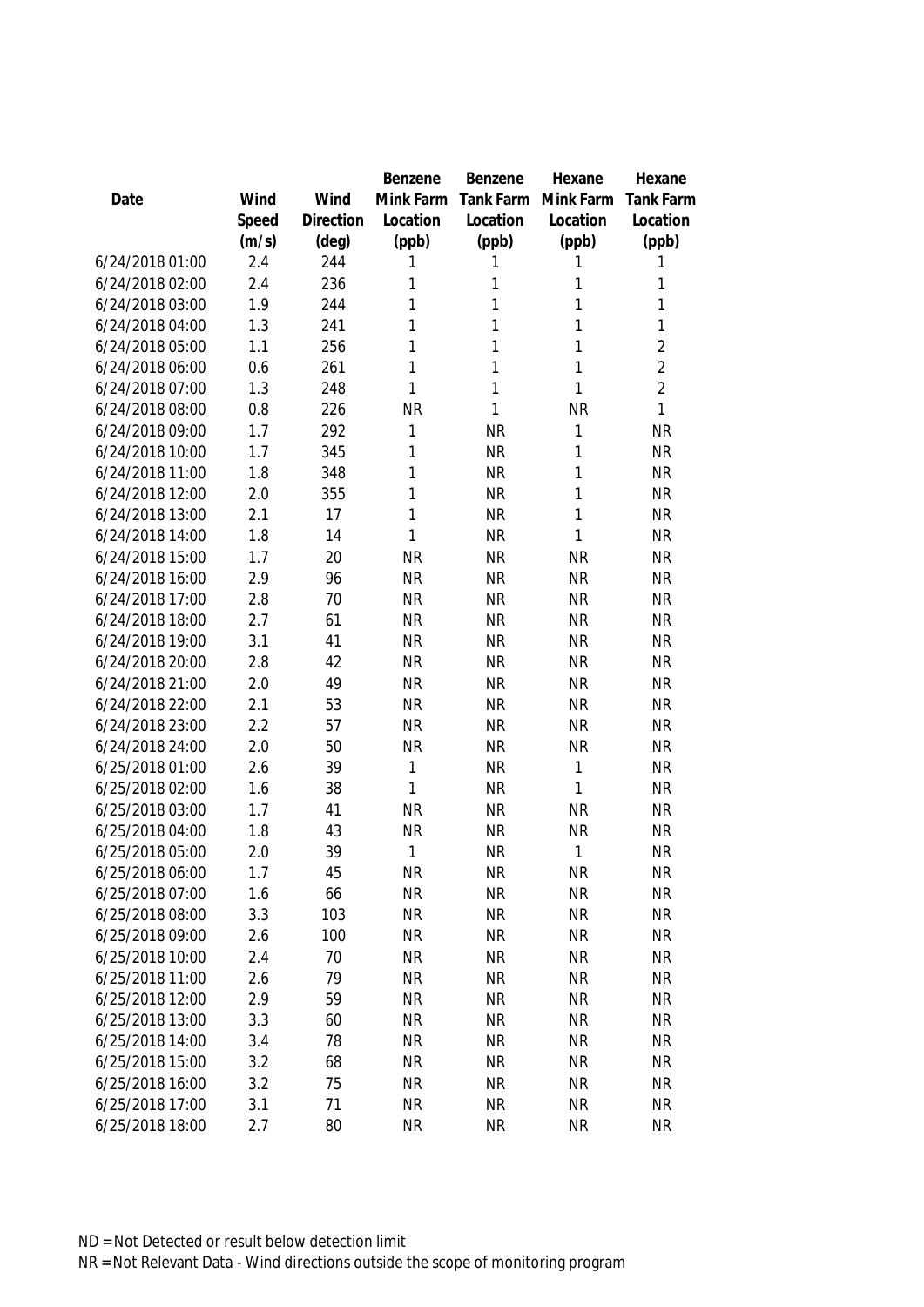|                 |       |                | Benzene   | Benzene   | Hexane    | Hexane           |
|-----------------|-------|----------------|-----------|-----------|-----------|------------------|
| Date            | Wind  | Wind           | Mink Farm | Tank Farm | Mink Farm | <b>Tank Farm</b> |
|                 | Speed | Direction      | Location  | Location  | Location  | Location         |
|                 | (m/s) | $(\text{deg})$ | (ppb)     | (ppb)     | (ppb)     | (ppb)            |
| 6/25/2018 19:00 | 2.1   | 72             | <b>NR</b> | <b>NR</b> | <b>NR</b> | <b>NR</b>        |
| 6/25/2018 20:00 | 1.6   | 72             | <b>NR</b> | <b>NR</b> | <b>NR</b> | <b>NR</b>        |
| 6/25/2018 21:00 | 2.4   | 113            | <b>NR</b> | <b>NR</b> | <b>NR</b> | <b>NR</b>        |
| 6/25/2018 22:00 | 3.0   | 122            | <b>NR</b> | <b>NR</b> | <b>NR</b> | <b>NR</b>        |
| 6/25/2018 23:00 | 3.6   | 119            | <b>NR</b> | <b>NR</b> | <b>NR</b> | <b>NR</b>        |
| 6/25/2018 24:00 | 4.4   | 118            | <b>NR</b> | <b>NR</b> | <b>NR</b> | <b>NR</b>        |
| 6/26/2018 01:00 | 4.7   | 120            | <b>NR</b> | <b>NR</b> | <b>NR</b> | <b>NR</b>        |
| 6/26/2018 02:00 | 4.6   | 119            | <b>NR</b> | <b>NR</b> | <b>NR</b> | <b>NR</b>        |
| 6/26/2018 03:00 | 4.1   | 117            | <b>NR</b> | <b>NR</b> | <b>NR</b> | <b>NR</b>        |
| 6/26/2018 04:00 | 3.4   | 114            | <b>NR</b> | <b>NR</b> | <b>NR</b> | <b>NR</b>        |
| 6/26/2018 05:00 | 3.8   | 118            | <b>NR</b> | <b>NR</b> | <b>NR</b> | <b>NR</b>        |
| 6/26/2018 06:00 | 3.7   | 116            | <b>NR</b> | <b>NR</b> | <b>NR</b> | <b>NR</b>        |
| 6/26/2018 07:00 | 3.8   | 122            | <b>NR</b> | <b>NR</b> | <b>NR</b> | <b>NR</b>        |
| 6/26/2018 08:00 | 3.2   | 129            | <b>NR</b> | <b>NR</b> | <b>NR</b> | <b>NR</b>        |
| 6/26/2018 09:00 | 2.3   | 131            | <b>NR</b> | <b>NR</b> | <b>NR</b> | <b>NR</b>        |
| 6/26/2018 10:00 | 3.2   | 146            | <b>NR</b> | <b>NR</b> | <b>NR</b> | <b>NR</b>        |
| 6/26/2018 11:00 | 3.2   | 180            | <b>NR</b> | 1         | <b>NR</b> | 1                |
| 6/26/2018 12:00 | 3.1   | 163            | NoData    | <b>NR</b> | NoData    | <b>NR</b>        |
| 6/26/2018 13:00 | 3.7   | 177            | NoData    | 1         | NoData    | 1                |
| 6/26/2018 14:00 | 4.0   | 186            | <b>NR</b> | 1         | <b>NR</b> | 1                |
| 6/26/2018 15:00 | 4.6   | 188            | <b>NR</b> | NoData    | <b>NR</b> | NoData           |
| 6/26/2018 16:00 | 4.5   | 175            | <b>NR</b> | NoData    | <b>NR</b> | NoData           |
| 6/26/2018 17:00 | 5.5   | 173            | <b>NR</b> | 1         | <b>NR</b> | $\mathbf{1}$     |
| 6/26/2018 18:00 | 6.0   | 168            | <b>NR</b> | <b>NR</b> | <b>NR</b> | <b>NR</b>        |
| 6/26/2018 19:00 | 4.9   | 182            | <b>NR</b> | 1         | <b>NR</b> | 1                |
| 6/26/2018 20:00 | 4.0   | 149            | <b>NR</b> | <b>NR</b> | <b>NR</b> | <b>NR</b>        |
| 6/26/2018 21:00 | 3.0   | 157            | <b>NR</b> | <b>NR</b> | <b>NR</b> | <b>NR</b>        |
| 6/26/2018 22:00 | 2.8   | 184            | <b>NR</b> | 1         | <b>NR</b> | $\mathbf 1$      |
| 6/26/2018 23:00 | 3.0   | 198            | <b>NR</b> | 1         | <b>NR</b> | 1                |
| 6/26/2018 24:00 | 4.2   | 210            | <b>NR</b> | 1         | <b>NR</b> | $\mathbf{1}$     |
| 6/27/2018 01:00 | 3.5   | 219            | <b>NR</b> | 1         | <b>NR</b> | 1                |
| 6/27/2018 02:00 | 3.0   | 223            | <b>NR</b> | 1         | <b>NR</b> | 1                |
| 6/27/2018 03:00 | 4.5   | 224            | <b>NR</b> | 1         | <b>NR</b> | 1                |
| 6/27/2018 04:00 | 4.8   | 246            | 1         | 1         | 1         | 1                |
| 6/27/2018 05:00 | 3.7   | 252            | 1         | 1         | 1         | $\overline{2}$   |
| 6/27/2018 06:00 | 3.1   | 258            | 1         | 1         | 1         | $\overline{2}$   |
| 6/27/2018 07:00 | 3.1   | 272            | 1         | 1         | 1         | 1                |
| 6/27/2018 08:00 | 3.3   | 285            | 1         | <b>NR</b> | 1         | <b>NR</b>        |
| 6/27/2018 09:00 | 3.1   | 294            | 1         | <b>NR</b> | 1         | <b>NR</b>        |
| 6/27/2018 10:00 | 1.8   | 305            | 1         | <b>NR</b> | 1         | <b>NR</b>        |
| 6/27/2018 11:00 | 3.2   | 308            | 1         | <b>NR</b> | 1         | <b>NR</b>        |
| 6/27/2018 12:00 | 3.2   | 320            | 1         | <b>NR</b> | 1         | <b>NR</b>        |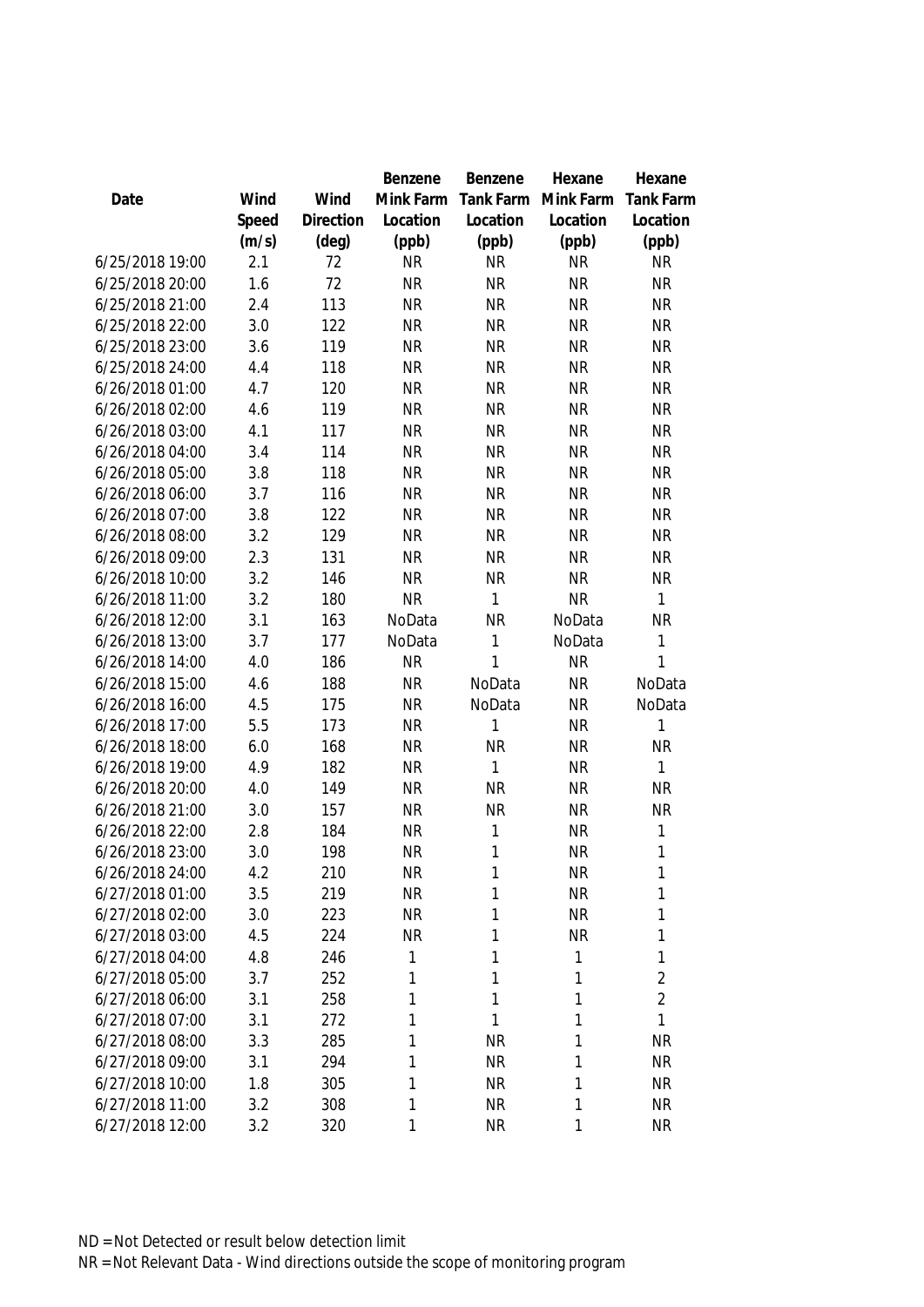|                 |       |                | Benzene      | Benzene   | Hexane       | Hexane           |
|-----------------|-------|----------------|--------------|-----------|--------------|------------------|
| Date            | Wind  | Wind           | Mink Farm    | Tank Farm | Mink Farm    | <b>Tank Farm</b> |
|                 | Speed | Direction      | Location     | Location  | Location     | Location         |
|                 | (m/s) | $(\text{deg})$ | (ppb)        | (ppb)     | (ppb)        | (ppb)            |
| 6/27/2018 13:00 | 3.0   | 331            | 1            | <b>NR</b> | 1            | <b>NR</b>        |
| 6/27/2018 14:00 | 2.1   | 294            | 1            | <b>NR</b> | 1            | <b>NR</b>        |
| 6/27/2018 15:00 | 2.7   | 301            | 1            | <b>NR</b> | 1            | <b>NR</b>        |
| 6/27/2018 16:00 | 2.6   | 300            | 1            | <b>NR</b> | $\mathbf{1}$ | <b>NR</b>        |
| 6/27/2018 17:00 | 2.3   | 319            | $\mathbf{1}$ | <b>NR</b> | $\mathbf{1}$ | <b>NR</b>        |
| 6/27/2018 18:00 | 2.3   | 38             | <b>NR</b>    | <b>NR</b> | <b>NR</b>    | <b>NR</b>        |
| 6/27/2018 19:00 | 1.5   | 82             | <b>NR</b>    | <b>NR</b> | <b>NR</b>    | <b>NR</b>        |
| 6/27/2018 20:00 | 1.5   | 90             | <b>NR</b>    | <b>NR</b> | <b>NR</b>    | <b>NR</b>        |
| 6/27/2018 21:00 | 1.3   | 112            | <b>NR</b>    | <b>NR</b> | <b>NR</b>    | <b>NR</b>        |
| 6/27/2018 22:00 | 1.5   | 111            | <b>NR</b>    | <b>NR</b> | <b>NR</b>    | <b>NR</b>        |
| 6/27/2018 23:00 | 1.2   | 138            | <b>NR</b>    | <b>NR</b> | <b>NR</b>    | <b>NR</b>        |
| 6/27/2018 24:00 | 0.7   | 126            | <b>NR</b>    | <b>NR</b> | <b>NR</b>    | <b>NR</b>        |
| 6/28/2018 01:00 | 0.9   | 190            | <b>NR</b>    | 1         | <b>NR</b>    | 1                |
| 6/28/2018 02:00 | 1.4   | 177            | <b>NR</b>    | 1         | <b>NR</b>    | 1                |
| 6/28/2018 03:00 | 1.4   | 179            | <b>NR</b>    | 1         | <b>NR</b>    | 1                |
| 6/28/2018 04:00 | 1.1   | 180            | <b>NR</b>    | 1         | <b>NR</b>    | $\mathbf{1}$     |
| 6/28/2018 05:00 | 0.8   | 184            | <b>NR</b>    | 1         | <b>NR</b>    | 1                |
| 6/28/2018 06:00 | 0.7   | 168            | <b>NR</b>    | <b>NR</b> | <b>NR</b>    | <b>NR</b>        |
| 6/28/2018 07:00 | 0.3   | 159            | <b>NR</b>    | <b>NR</b> | <b>NR</b>    | <b>NR</b>        |
| 6/28/2018 08:00 | 0.4   | 285            | $\mathbf{1}$ | <b>NR</b> | $\mathbf{1}$ | <b>NR</b>        |
| 6/28/2018 09:00 | 1.3   | 203            | <b>NR</b>    | 1         | <b>NR</b>    | 3                |
| 6/28/2018 10:00 | 1.2   | 210            | <b>NR</b>    | <b>NR</b> | <b>NR</b>    | <b>NR</b>        |
| 6/28/2018 11:00 | 1.0   | 358            | <b>NR</b>    | <b>NR</b> | <b>NR</b>    | <b>NR</b>        |
| 6/28/2018 12:00 | 1.4   | 156            | <b>NR</b>    | <b>NR</b> | <b>NR</b>    | <b>NR</b>        |
| 6/28/2018 13:00 | 1.5   | 191            | <b>NR</b>    | <b>NR</b> | <b>NR</b>    | <b>NR</b>        |
| 6/28/2018 14:00 | 2.2   | 180            | <b>NR</b>    | 1         | <b>NR</b>    | 1                |
| 6/28/2018 15:00 | 2.1   | 196            | <b>NR</b>    | 1         | <b>NR</b>    | $\mathbf{1}$     |
| 6/28/2018 16:00 | 2.6   | 190            | <b>NR</b>    | 1         | <b>NR</b>    | 1                |
| 6/28/2018 17:00 | 3.1   | 191            | <b>NR</b>    | 1         | <b>NR</b>    | 1                |
| 6/28/2018 18:00 | 2.7   | 191            | <b>NR</b>    | 1         | <b>NR</b>    | $\mathbf{1}$     |
| 6/28/2018 19:00 | 2.7   | 185            | <b>NR</b>    | 1         | <b>NR</b>    | 1                |
| 6/28/2018 20:00 | 3.1   | 152            | <b>NR</b>    | <b>NR</b> | <b>NR</b>    | <b>NR</b>        |
| 6/28/2018 21:00 | 2.0   | 163            | <b>NR</b>    | <b>NR</b> | <b>NR</b>    | <b>NR</b>        |
| 6/28/2018 22:00 | 2.6   | 156            | <b>NR</b>    | <b>NR</b> | <b>NR</b>    | NR               |
| 6/28/2018 23:00 | 2.0   | 134            | <b>NR</b>    | <b>NR</b> | <b>NR</b>    | <b>NR</b>        |
| 6/28/2018 24:00 | 2.1   | 145            | <b>NR</b>    | <b>NR</b> | <b>NR</b>    | <b>NR</b>        |
| 6/29/2018 01:00 | 1.9   | 157            | <b>NR</b>    | <b>NR</b> | <b>NR</b>    | <b>NR</b>        |
| 6/29/2018 02:00 | 2.8   | 156            | <b>NR</b>    | <b>NR</b> | <b>NR</b>    | NR               |
| 6/29/2018 03:00 | 3.3   | 167            | <b>NR</b>    | <b>NR</b> | <b>NR</b>    | <b>NR</b>        |
| 6/29/2018 04:00 | 3.1   | 152            | <b>NR</b>    | <b>NR</b> | <b>NR</b>    | <b>NR</b>        |
| 6/29/2018 05:00 | 3.0   | 141            | <b>NR</b>    | <b>NR</b> | <b>NR</b>    | <b>NR</b>        |
| 6/29/2018 06:00 | 3.3   | 132            | <b>NR</b>    | <b>NR</b> | <b>NR</b>    | <b>NR</b>        |